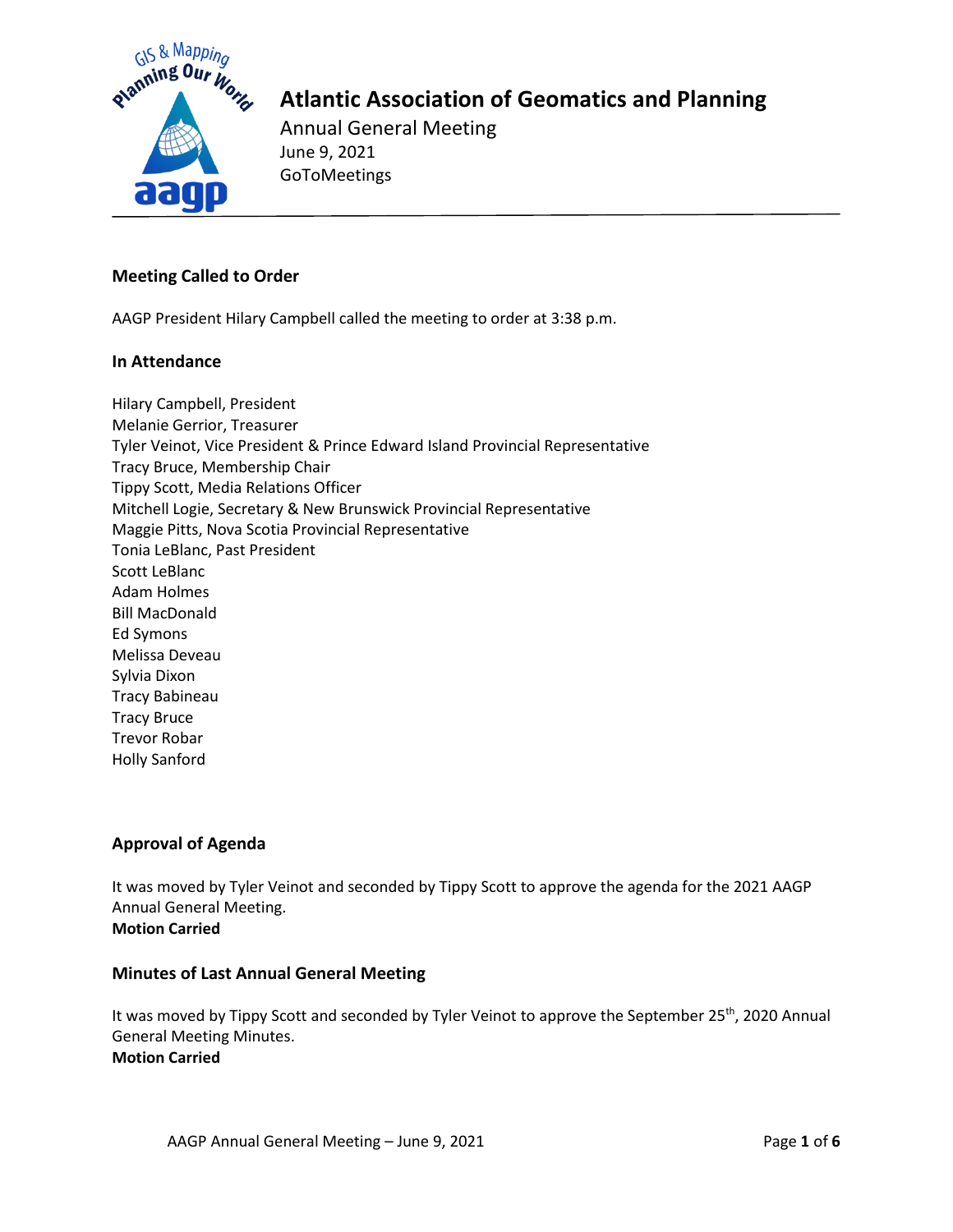

Annual General Meeting June 9, 2021 GoToMeetings

## **Business Arising from Minutes**

### **A) Including more group work in our conferences**

This was related to an expression of interest in previous conference activities such as roundtable or discussion format which has not been able to take place due to covid-19 in which the workshop has either not taken place or been in a different format. This is more of a matter for the education committee and it will be deferred to the education committee for the 2022 conference once it is formed.

## **B) 50th anniversary of the association**

The idea was that we could have a celebratory gathering for 2025 reflecting on the history, accomplishments, and new directions of the association. Some funds that were unused at the end of this past year were set aside towards planning for this milestone. Further funds will be allocated to ensure that we are able to mark the occasion.

## **Business Arising from Executive Minutes**

## **A) Website and Media Presence**

After consideration of trends and examining data regarding use of the website concerning mobile devices there was a noticeable increase in the use of mobile and tablet devices. The website has since been upgraded to be responsive on mobile devices in order to keep up with the times and allow us to reach a wider number of users.

Discussions have been taking place within Executive and Council regarding our media presence and who would have access to that. There were some discussions about possibly opening up Facebook to the general public and expanding to other media platforms such as Instagram and Twitter. Tippy has been looking at what other organizations are doing in terms of media management to get some ideas and examine options in terms of content management. There has also been some discussion about establishing a YouTube channel for the association to have some videos to highlight various items of interest relevant to the association. Key considerations around this are the resources available and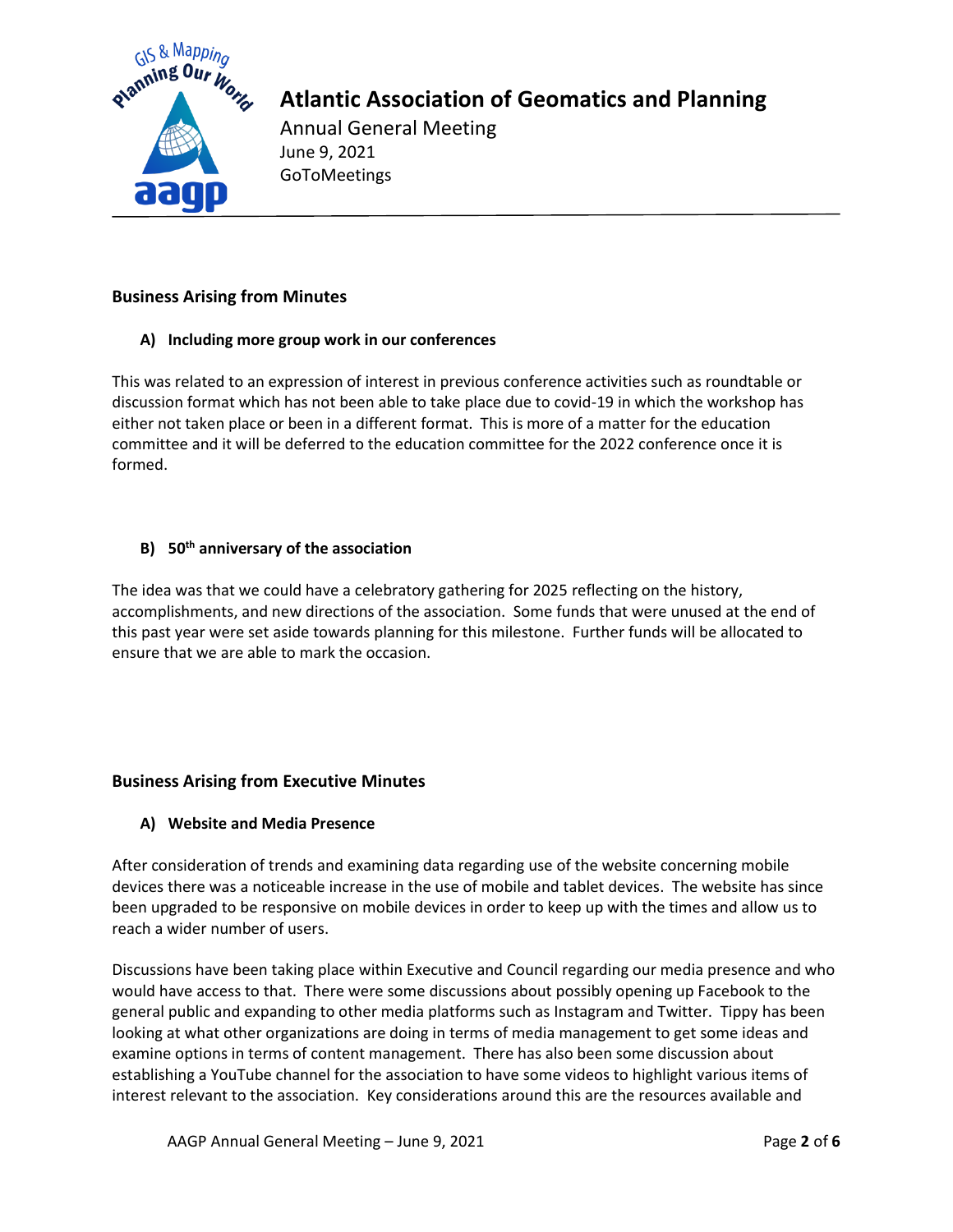

Annual General Meeting June 9, 2021 GoToMeetings

what kind of content we want to create, how often it should be released (e.g. frequency) as well as what should be public vs member only. No firm decision has been made regarding these changes at this time, though the discussions will continue, and council will keep members advised of any developments. Hilary Campbell extended an invite to the members to submit ideas via e-mail to help with these discussions.

Adam Holmes noted that perhaps the media relations role could be split into two roles if we are looking to expand this due to the amount of work that goes into supporting this role. It was recommended that progressive steps should be taken examining one media platform at a time and see how things go. Volunteers are always welcomed to help in supporting these initiatives. Tippy Scott suggested the possibility of having a social media committee that could make recommendations to council to assist with this process. Such a committee could be discussed and formed at a later time. The media relations officer would chair the committee.

## **B) By-Law Review**

The proposed changes to the by-laws were circulated in advance of the annual general meeting to full members to be voted on. When the association was rebranded last year, it was acknowledged that the membership criteria no longer met the expanded scope of the association. It was perceived that the membership requirements needed to be amended to reflect this and allow us to reach a wider audience. Full membership is still restricted to residents of the Atlantic region, though the changes to the by-law which were voted on allow associate and student members to apply for membership from outside of Atlantic Canada so that we can benefit from experiences elsewhere in Canada and they in turn can benefit from our members perspective. There were also some changes made to the student membership rights and privileges. As noted in the graphic below, the voting met the threshold to pass.

The complete wording and proposed changes of the by-law were sent to forty-two (42) full members. With respect to section 7, fourteen (14) people voted in favour and one (1) against. With respect to section 8, fifteen (15) people voted all in favour of the changes.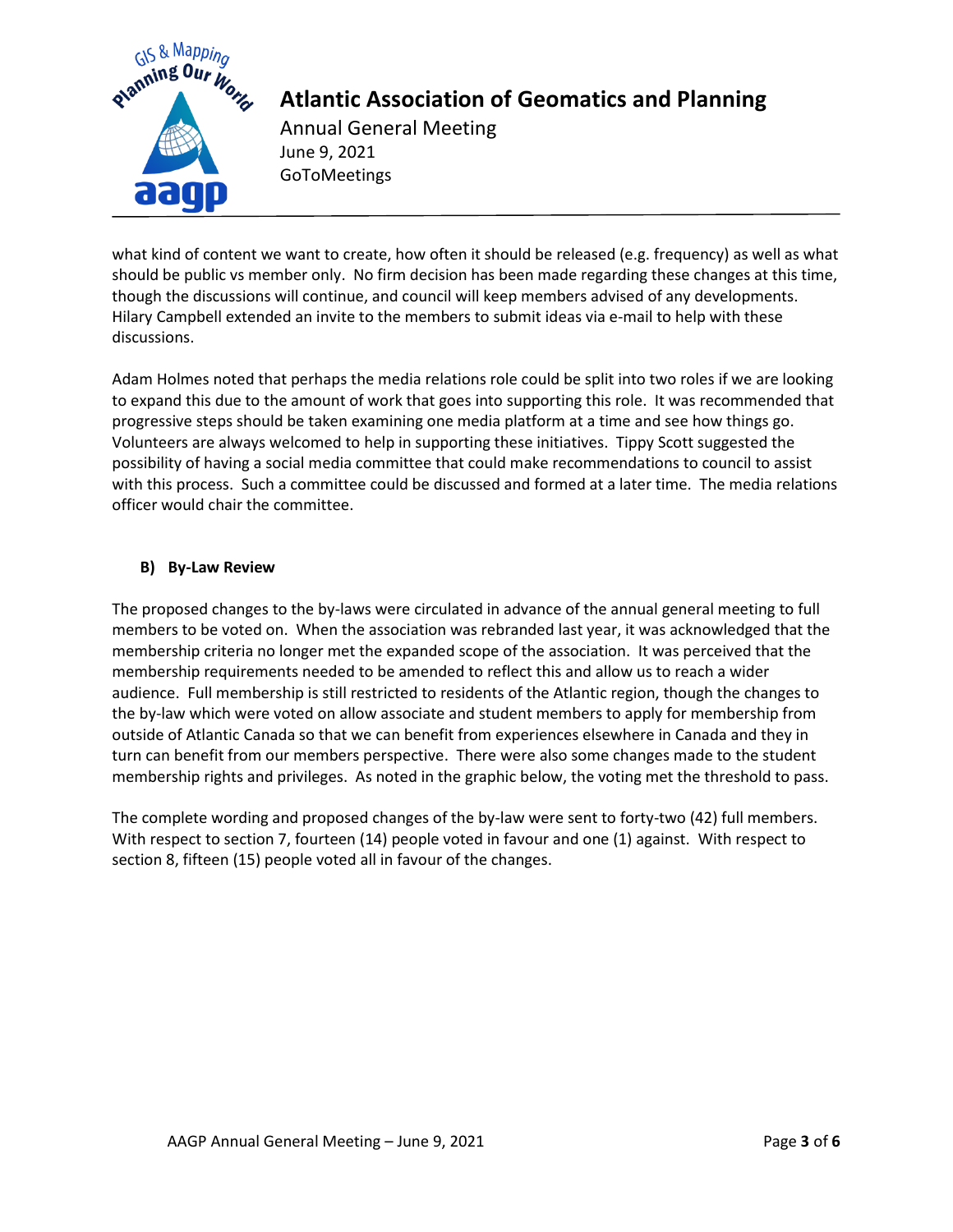

A motion was put forward by Hilary Campbell to approve the by-law changes. It was moved by Tyler Veinot and seconded by Tippy Scott to accept the changes to the by-law as indicated in the May 7<sup>th</sup> memo as approved by the voting members. **Motion Passed**

#### **Correspondence**

There was no correspondence at this year's annual general meeting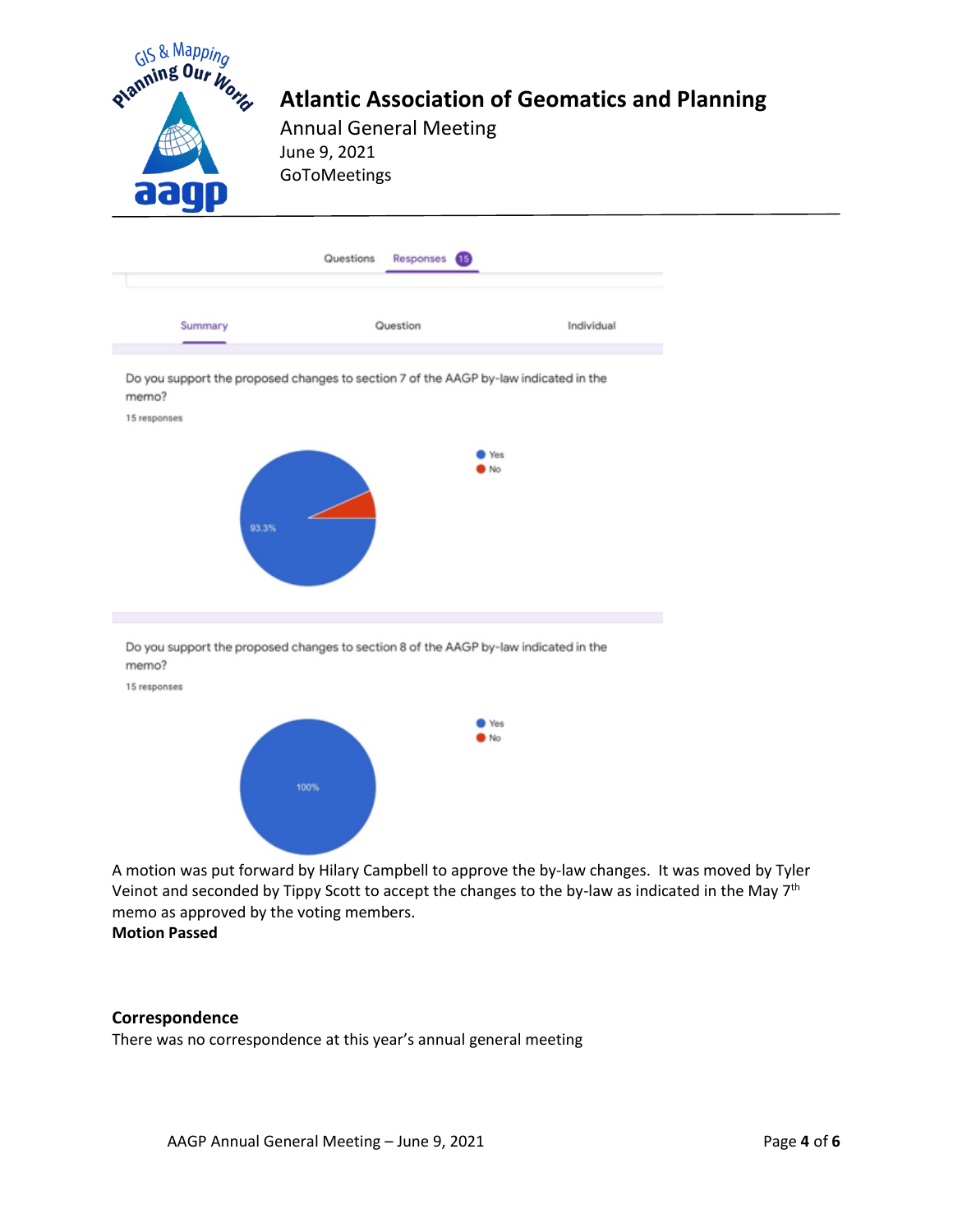

Annual General Meeting June 9, 2021 GoToMeetings

## **Financial Report**

Treasurer Melanie Gerrior presented the 2020 - 2021 AAGP Financial Report with the report showing a balance of \$3,071.00 as of June 9<sup>th</sup>, 2021.

It was moved by Tippy Scott and seconded by Holly Sanford that the financial report be accepted. **Motion carried**

## **Membership Report**

Membership Chair Tracy Bruce presented the 2020 - 2021 AAGP Membership Report; with the association having fifty (50) members of various levels as of June 9, 2021.

It is hoped that over the next year we continue to reach out to our colleagues who are not members yet but would benefit from being a member to access our hands-on approach that contributes to the growth and development of the industry. There is a lot of potential to expand and we would like to see membership grow in Newfoundland and PEI.

It was moved by Melanie Gerrior and seconded by Tonia LeBlanc that the membership report be accepted. **Motion carried**

#### **New Business**

#### **A) Lifetime Membership Nomination:**

Melanie put forward a motion that as of this annual general meeting (June 9, 2021) that Alden Thurston and Ruth Thurston be granted lifetime membership in light of their extensive contributions to both the executive and council as well as the education committee over the years.

It was Moved by Melanie Gerrior and seconded by Tonia LeBlanc that the motion be accepted. **Motion carried**

#### **B) Group membership rate**

Melanie Gerrior was approached by a manager at HRM about whether there would be any option for a group rate for multiple staff having membership within a given organization. We want to be as inviting as possible to prospective organizations that have a larger group that want to participate without

AAGP Annual General Meeting – June 9, 2021 Page **5** of **6**